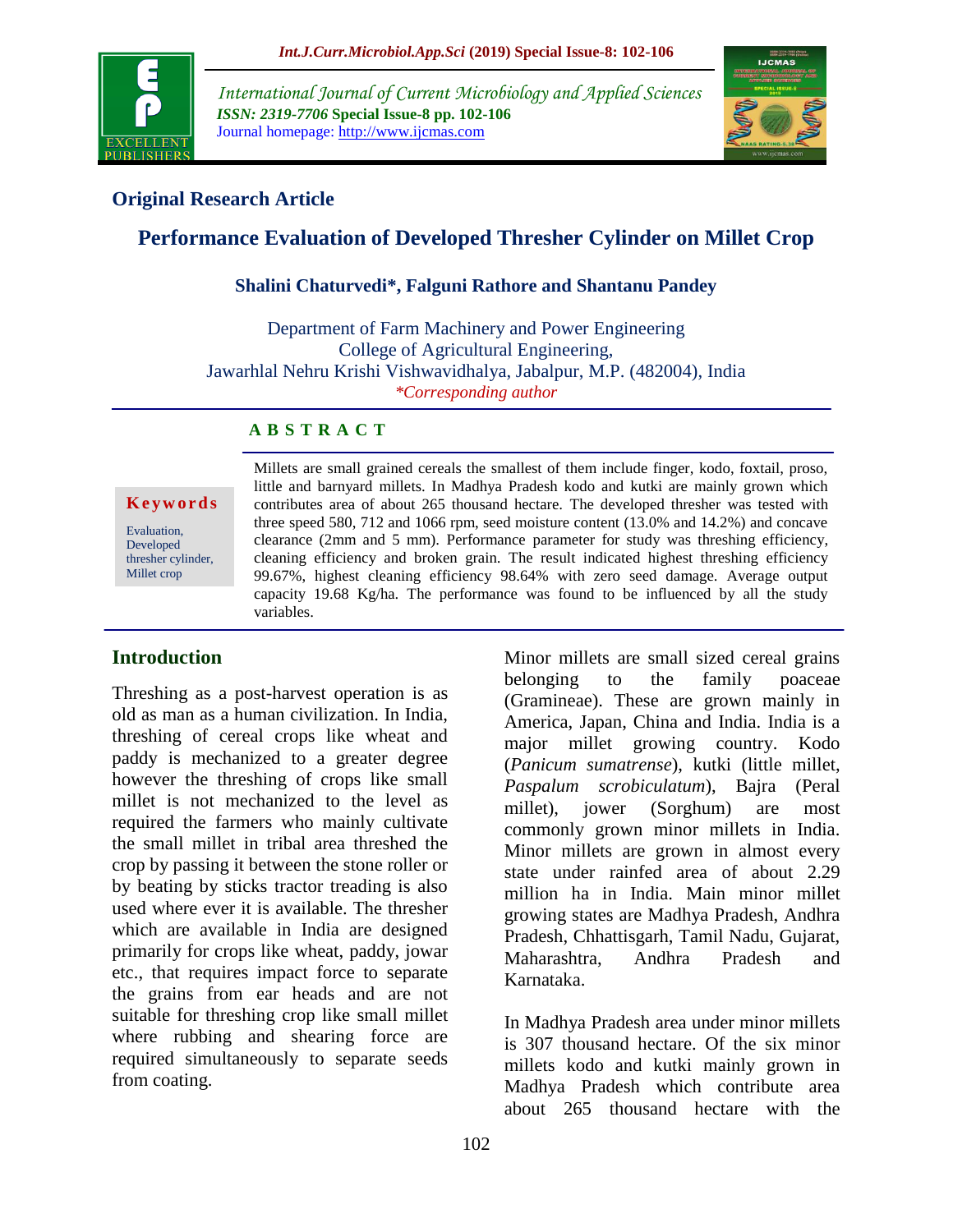production of 82.1 thousand tonne and yield 344 Kg/hectare. Minor millet are sown in June - July and harvested in September-December. It is estimated that harvesting and threshing of crops consume about one third of the total effort requirement of the production system.

Threshing process of the millets is a major constraint in this regard. The traditional method for threshing millets is generally done by hands. In many areas, the crop is threshed by being trodden underfoot by humans or animals (Kumar *et al.*, 2013). This method often results in some losses due to the grain being broken or buried in the earth. UACES (2004) reported that in many tooth-peg threshers grain damage was as high as about 4% and recommended a speed range of 600–750 rpm for soya beans, depending on the crop moisture content.

Harvest and post harvest operations were the second most energy consuming operations for both rainfed and irrigated crops, since in traditional agriculture, more human power was used for these operations (Chowdegowda *et al.,* 2010). Pandey (2016) evaluated that The operational cylinder speed for threshing gram crop was found 600 rpm at feed rate 21q/hr. threshing efficiency 98.99% and cleaning efficiency 97.30%.

## **Materials and Methods**

This chapter deals with the materials used and method applied for the experimental. Thus, testing and evaluation of threshing methods for millets crops with respect to grain moisture content, threshing efficiency, cleaning efficiency, output capacity and Broken grain percentage. To study the performance of developed cylinder, the variables under study were classified as:-

**Drum speed:** The developed cylinder was tested at three different speeds for determining the performance of cylinder on millets crop. The selected speed for millet crop was 580 rpm, 712rpm, and 1068 rpm. The speed of cylinder was calculated with the help of tachometer, the speed of threshing drum was noted after thresher attained constant speed.

**Moisture content:** The moisture content was varied by adding water to the sample. Before each experiment required amount of samples were taken out and allowed to warm up to the room temperature (Goyal *et al.,* 2008). The moisture content was determined by the following equation (ASAE, 1999).

$$
MC = \frac{\frac{(w1-w2)}{w2} \times 100}{}
$$

Where,

MC= Moisture content % (wet basis)  $W_1$ = Initial weight of the sample  $W_2$ = Final weight of the sample

## **Measurement parameter**

# **Threshing efficiency**

Threshed grain received from all outlet with respect to total grain input expressed as percentage by weight.

# **Cleaning efficiency**

Clean grain received at the main grain outlet with respect to total grain mixture received at main outlet expressed as percentage by weight.

# **Output capacity**

Total quantity of threshed grain received at the main grain outlet for test duration and expressed as kg/h.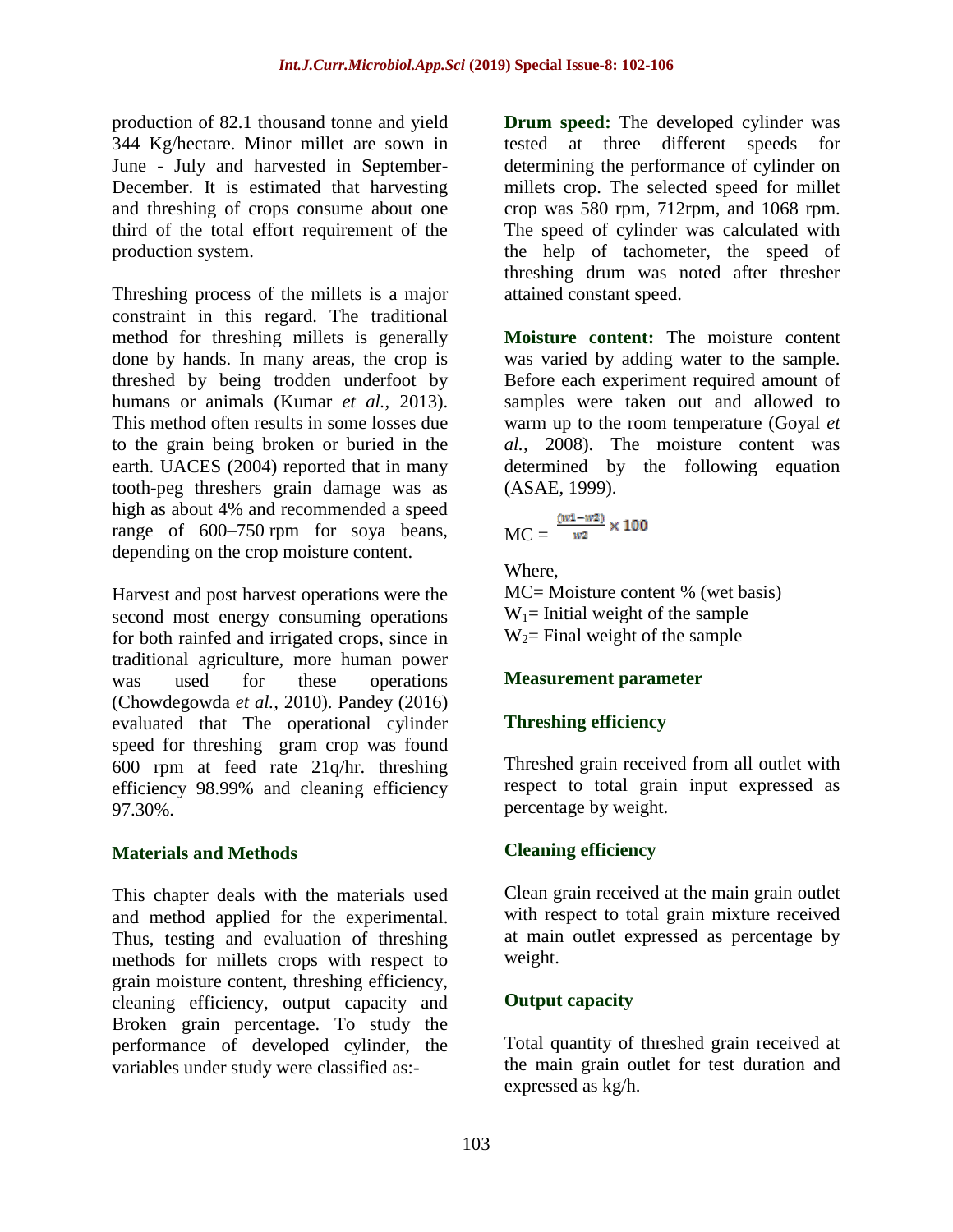### **Broken grain percentage**

It is observe that breakage loss was inversely proportional to the moisture content and directly proportional to the drum speed (Mohan 1971). Mass of broken grains from main grain outlet with respect to total clean grain received at main grain outlet expressed as percentage by mass.

### **Results and Discussions**

The performance of developed cylinder at three different speed, moisture content and concave clearance are given in table 1 and 2. The developed thresher is shown in figure 1.

### **Threshing efficiency**

The results of threshing efficiency are presented in table 1 and 2. The threshing of millet observes at two moisture content i.e. 13.0% and 14.2% with three different speed i.e. 580rpm, 712 rpm, and 1068 rpm. The threshing efficiency range from 94.3% to 99.6% for the concave clearance of 2mm to 5mm, the result shows that as increasing in

concave clearance and cylinder speed threshing efficiency threshing efficiency also increases but threshing efficiency decrease with increase in moisture content. This result is satisfied with the reference Kushwaha *et al.,* (2005). Developed an okra seed extractor and evaluated at different moisture content from which they got as extracting efficiency was decrease with increase in moisture content.

## **Cleaning efficiency**

The results of cleaning efficiency of the developed cylinder are presented in table 1 and 2. The results shows that cleaning efficiency of thresher ranged from 92.0% to 98.6% for the concave clearance of 2mm and 5mm and two different moisture content 13.0% and 14.2%. Thus, the cleaning efficiency increases with increase in cylinder speed. The highest cleaning efficiency is found to be in 1068 rpm i.e. 98.6%. The result is satisfied as compared to reference Fulani *et al.,* (2013) reported that high cleaning efficiency obtained at higher cylinder speed.

| Moisture Content: 13 %               |                         |      |                         |                |                          |       |  |  |  |  |
|--------------------------------------|-------------------------|------|-------------------------|----------------|--------------------------|-------|--|--|--|--|
| <b>Observations</b>                  | Cylinder speed: 580 rpm |      | Cylinder speed: 712 rpm |                | Cylinder speed: 1068 rpm |       |  |  |  |  |
| Concave Clearance(mm)                | 2                       | 5    | $\overline{2}$          | 5              | 2                        | 5     |  |  |  |  |
| Threshing Efficiency (%)             | 98.4                    | 98.6 | 98.2                    | 99             | 98.8                     | 99.6  |  |  |  |  |
| <b>Cleaning Efficiency</b><br>$(\%)$ | 94                      | 97.8 | 94.2                    | 98.2           | 94                       | 98.6  |  |  |  |  |
| Output capacity (kg/h)               | 18.1                    | 18.5 | 18.4                    | 18.8           | 18.57                    | 19.68 |  |  |  |  |
| <b>Broken Percentage</b><br>(% )     | 0.37                    | 0.20 | 0.40                    | $\overline{0}$ | 0.32                     | 0.28  |  |  |  |  |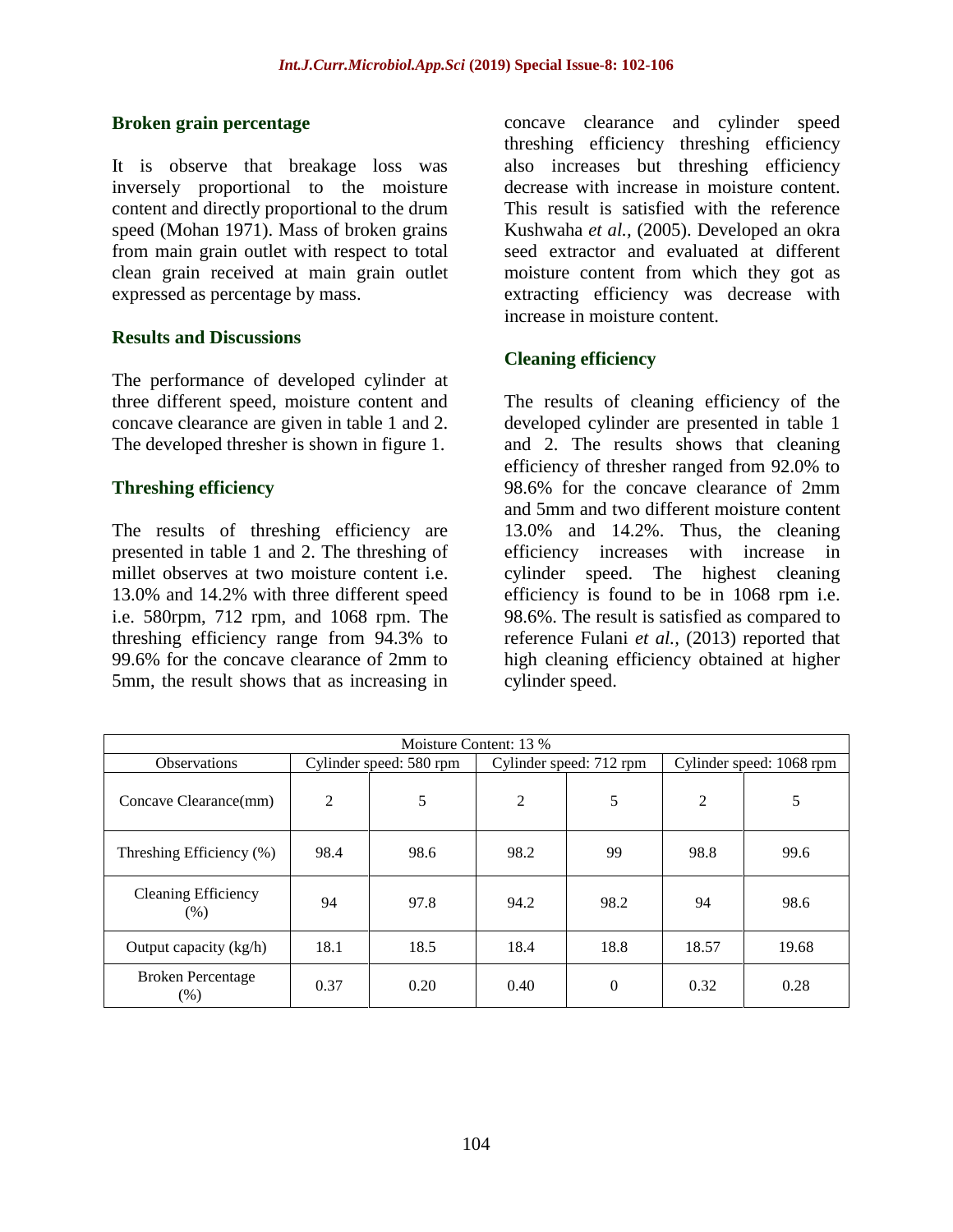#### *Int.J.Curr.Microbiol.App.Sci* **(2019) Special Issue-8: 102-106**

| Moisture Content: 14.2 %           |                         |      |                         |      |                          |       |  |  |  |  |
|------------------------------------|-------------------------|------|-------------------------|------|--------------------------|-------|--|--|--|--|
| <b>Observations</b>                | Cylinder speed: 580 rpm |      | Cylinder speed: 712 rpm |      | Cylinder speed: 1068 rpm |       |  |  |  |  |
| Concave Clearance (mm)             | $\overline{2}$          | 5    | $\overline{2}$          | 5    | $\overline{c}$           | 5     |  |  |  |  |
| Threshing Efficiency<br>$(\%)$     | 94.2                    | 97.2 | 96.7                    | 98.2 | 98.2                     | 98.8  |  |  |  |  |
| Cleaning Efficiency<br>$\%$ )      | 95.2                    | 96.4 | 95.8                    | 96.9 | 92.0                     | 97.1  |  |  |  |  |
| Output capacity<br>(kg/h)          | 17.3                    | 17.9 | 17.4                    | 18.3 | 18.67                    | 18.70 |  |  |  |  |
| <b>Broken Percentage</b><br>$(\%)$ | 0.39                    | 0.25 | 0.58                    | 0.18 | 0.62                     | 0.43  |  |  |  |  |

#### **Fig.1** The millet thresher



#### **Output capacity**

The output capacity ranges from 17.3 kg/hr to 19.68 kg/hr for the concave clearance 2mm to 5mm and moisture content 13.0% and 14.2%. Thus, the highest output capacity is found to be 17.3 kg/hr with 1068 rpm at 13.0% moisture content. Therefore, output capacity also found to be higher at higher speed.

#### **Broken percentage**

The broken percentage is shown in table 1 and 2. The minimum broken percentage is 0% with 712 rpm for 5 mm. Concave clearances at 13.0% moisture content. The result shows that broken percentage increase in concave clearance reduction.

In conclusion, the performance of developed cylinder is found to be best with speed 1068 rpm at 13.0% moisture content. The threshing efficiency is 99.6%, cleaning efficiency is 98.6%, output capacity 19.6 kg/hr for the concave clearance of 5mm.

The performance of thresher affected by moisture content, cylinder speed and concave clearance. Threshing efficiency,